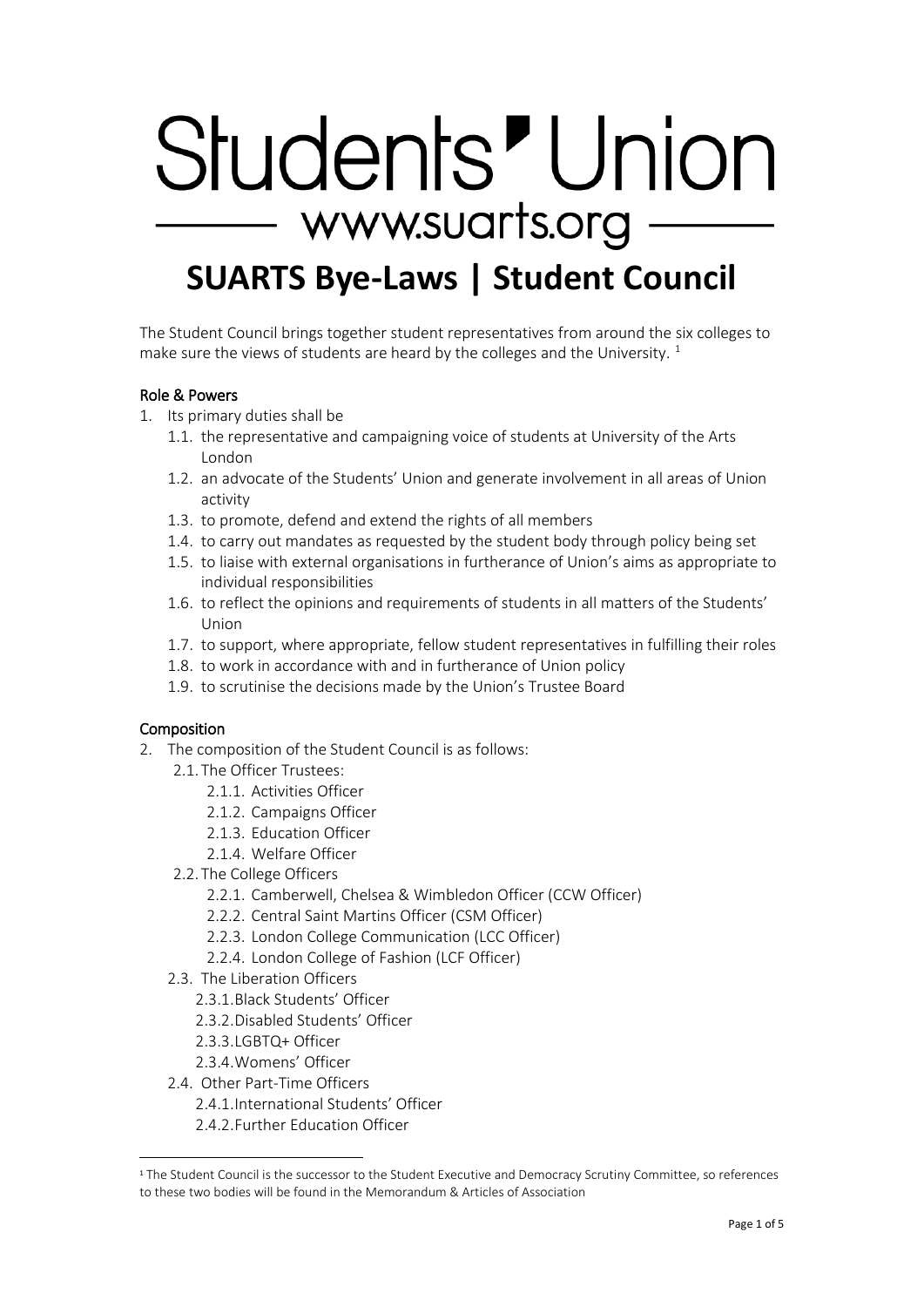- 2.4.3.Mature & Part-Time Students' Officer
- 2.4.4.Postgraduate Students' Officer
- 2.5. Representatives of Colleges
	- 2.5.1.Three representatives from Camberwell, Chelsea & Wimbledon
	- 2.5.2.Three representatives from Central Saint Martins
	- 2.5.3.Three representatives from London College of Communication
	- 2.5.4.Three representatives from London College of Fashion
- 2.6. Representatives of the liberation campaigns
	- 2.6.1.A student elected by the Black Students' Group
	- 2.6.2.A student elected by the Disabled Students' Group
	- 2.6.3.A student elected by the LGBTQ+ Students' Group
	- 2.6.4.A student elected by the Womens' Group
- 2.7. Representatives of Clubs & Societies
	- 2.7.1.Three students elected by societies
	- 2.7.2.Three students elected by sports clubs
- 3. One position shall be equal to one vote.
- 4. Individuals may not hold more than one position at any one time
- 5. The election process for these posts shall be reported by the Returning Officer to the Student Council at the earliest opportunity

#### Liberation Groups

- 6. The following four groups shall exist and will elect a member from within their number to attend the Student Council
	- 6.1. Black Students' Group
	- 6.2. Disabled Students' Group
	- 6.3. LGBTQ+ Students Group
	- 6.4. Womens' Group
- 7. These groups will provide the space for students who define into that liberation group to discuss issues they believe are relevant

## **Conditions**

- 8. The Student Council as a collective, and as individuals, shall be accountable to others on the Student Council and ultimately the student body of University of the Arts London.
- 9. Student Council Members shall be elected and remain in office in accordance with the Union's Articles of Governance and Election Guidance

## Duties of Student Council Members

## 10. Collective Duties of Student Council Members shall be as follows:

- 10.1. Attend relevant training & undertake own administrative tasks were appropriate.
- 10.2. Engage in a handover with predecessors prior to the commencement of their role & give a comprehensive handover to successors at the end of term in office.

#### 11. Duties of all Officer Trustees shall be as follows:

- 11.1. Be a Trustee of the Union, as further defined in the Union's Memorandum & Articles of Association
- 11.2. Act as a representative and campaigning voice of all members
- 11.3. Lobby for change for members and head up major Union Campaigns
- 11.4. Organise and support student led campaigning
- 11.5. Develop and contribute to the organisational strategy and generate ideas for improvements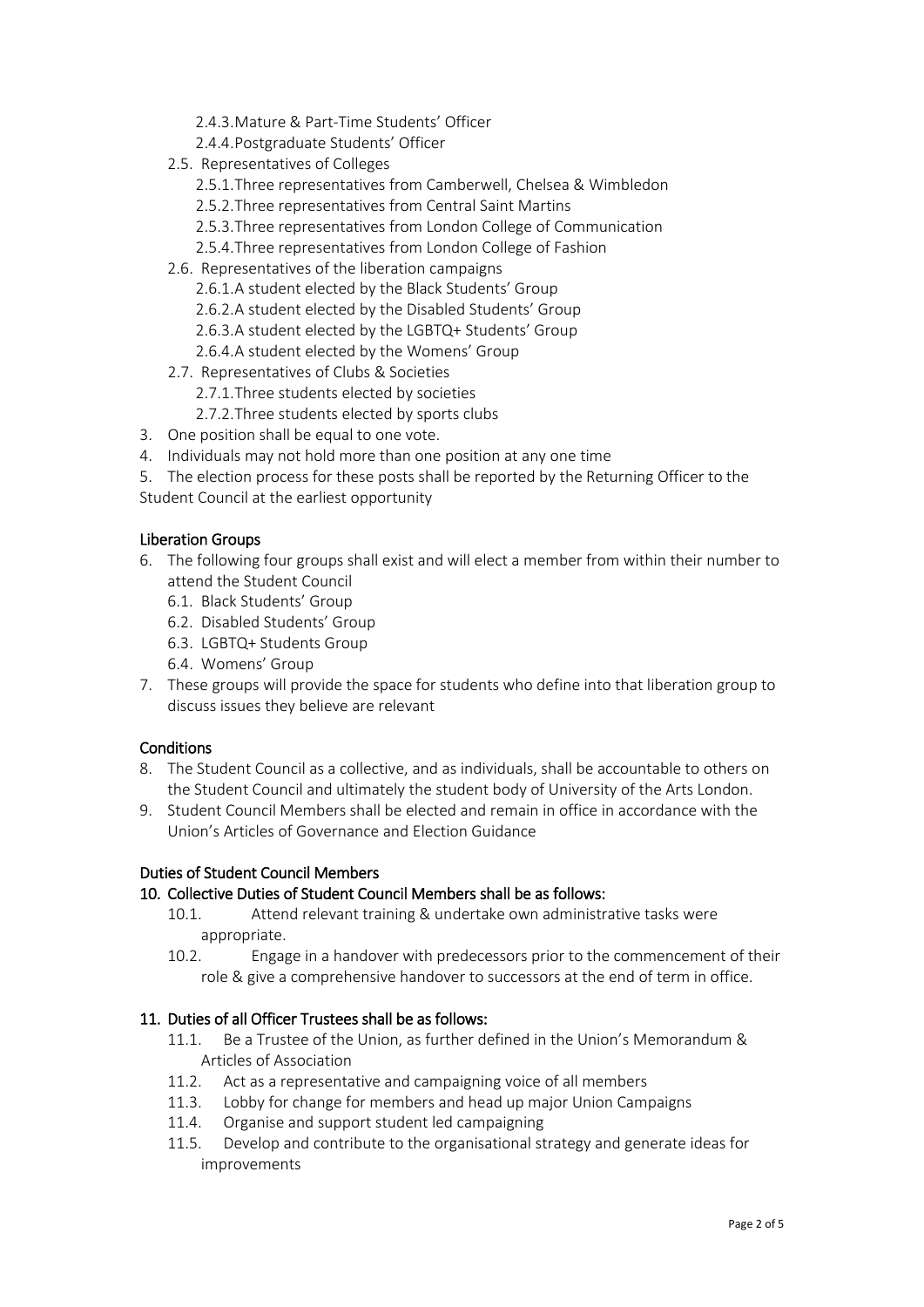- 11.6. Take a lead on Union events relevant and appropriate to individual responsibilities
- 11.7. Take responsibilities in addition to those of individual role remits
- 11.8. Maintain a presence across the University throughout term in office

## Individual Duties of Officer Trustees

## 12. Duties of the Activities Officer are:

- 12.1. Lead responsibility for championing extra-curricular/co-curricular activities.
- 12.2. Lead the Union's strategy and approach to creative opportunities, sports clubs and societies
- 12.3. Chair the Trustee Board

## 13. Duties of the Campaigns Officer are:

- 13.1. Lead the Union's campaigning and democratic work
- 13.2. Lead the Union's work to ensure a greater level of involvement in the Union
- 13.3. Lead the Union's strategy to communications

## 14. Duties of the Education Officer are:

- 14.1. Lead responsibility on academic matters and academic representation
- 14.2. Lead responsibility for lobbying the University to ensure students get the highest quality of teaching, feedback and assessment.
- 14.3. Lead responsibility for championing student involvement in shaping the content, curriculum and design of their courses and learning experience.
- 14.4. Lead responsibility for ensuring the Union works effectively with course reps

## 15. Duties of the Welfare Officer are:

- 15.1. Lead on the Union's student welfare & support work
- 15.2. Lead responsibility for championing student integration, cultural interactions & exchange
- 15.3. Lead responsibility for ensuring that the Union supports improvements and support for students in halls

## 16. The following Duties shall be allocated to one of the Officer Trustees at the beginning of each term in office through consultation with all Officer Trustees.

- 16.1. Attendee to University of the Arts Court of Governors
- 16.2. Be the NUS 'lead contact'
- 16.3. Be the contact for University emergencies
- 16.4. If there should be a lead for press contacts
- 16.5. Lead on Freshers' Festival planning, activities & developments.
- 16.6. Lead on SUARTS' Ethical & Environmental work and chair the SUARTS' Green Group
- 16.7. Lead on the Union's Commercial Activity; bars, retail and catering.
- 16.8. Lead on work relating to Creative Arts students representation nationally.
- 16.9. Duties of Officer Trustees may be reallocated by the Student Council or Board of Trustees during their term in Office.
- 16.10. Duties and Responsibilities of the Officer Trustees are further defined in the Memorandum & Articles of Association, the Officer Trustees Conditions of Office Bye Law and the Officers & Representatives Code of Conduct Bye Law.

## 17. Duties of the College officers are:

17.1. Be the lead representative of all members at relevant College.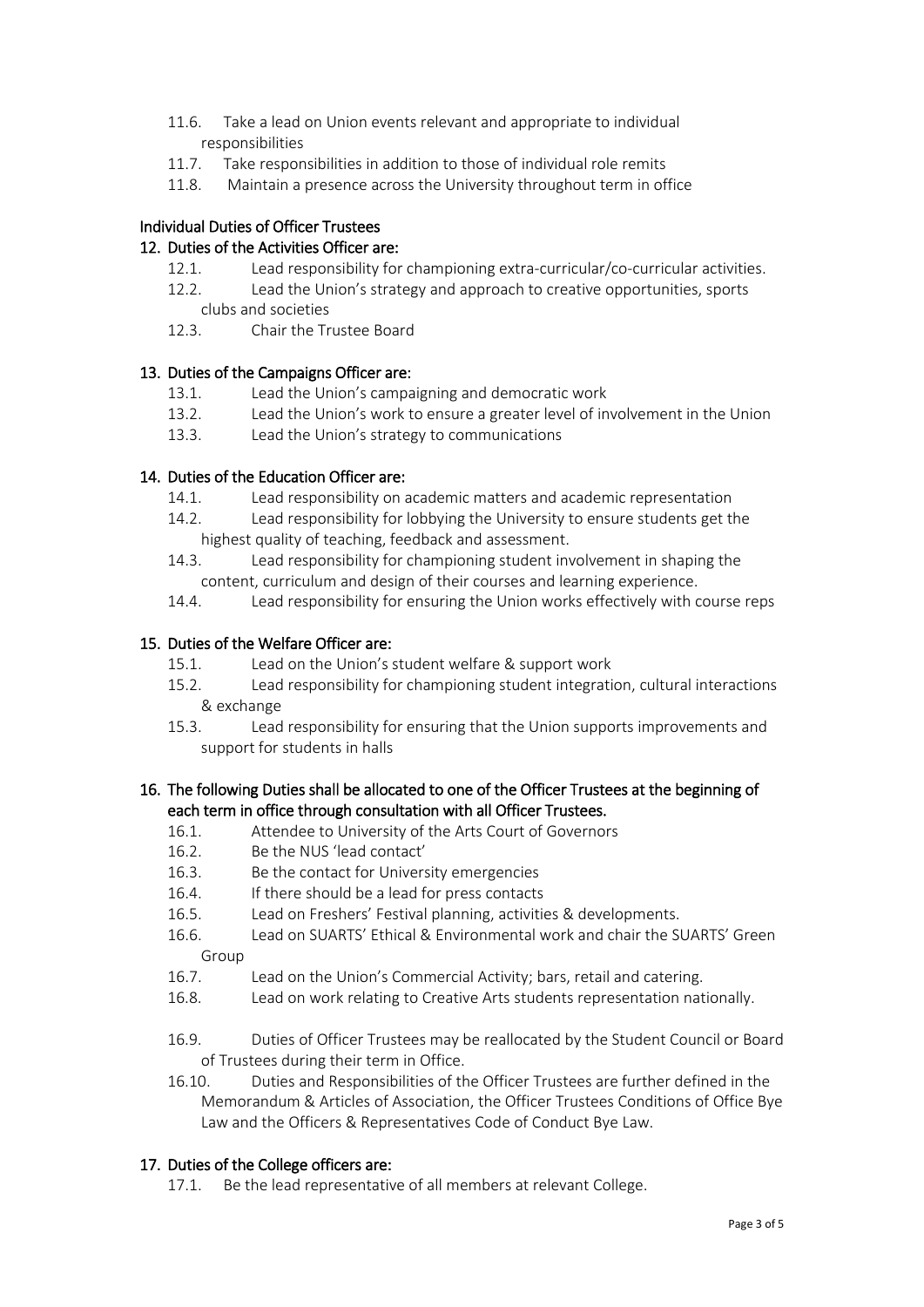- 17.2. Promote a culture of student representation and feedback at relevant College.
- 17.3. Coordinate the work of the College Committee.
- 17.4. Chair relevant College Committee Meetings.

## 18. Duties of the Liberation officers and other Part-Time Officers are:

- 18.1. Be the lead representative on issues relating to those students
- 18.2. Identify improvements the University and the Union could introduce to improve the lives of those students within the university
- 18.3. Attend meetings in the Union and nationally as appropriate to increase their understanding or represent the views of the students they represent

## 19. Chair of the Student Council

- 19.1. There should be a member of the Student Council elected at the first Student Council of the year to act as Chair. The Campaigns Officer will oversee this election. Officer Trustees can not chair items relating to their accountability or work.
- 19.2. There should be a member of the Student Council elected at the first Student Council of the year to act as Deputy Chair. Their role shall include supporting the Chair and deputising for the Chair in their absence

## 20. Proceedings of Student Council Meetings

- 20.1. Student Council meetings shall be convened by the Chair of the Council or their nominee.
- 20.2. Items for discussion should be submitted at least SEVEN working days before the meeting. Items submitted within SEVEN working days shall be considered emergency items but require at least 66% of members in attendance to agree to accept the item to be discussed
- 20.3. The Chair will ensure the meeting agendas are circulated to members ahead of the meeting.
- 20.4. The Chair or their nominee shall chair the meetings of the Student Council
- 20.5. Student Council Meetings shall cover the following items unless the meeting agrees to change this structure;
	- 20.5.1. INTRO: Apologies, announcements, minutes of the last meeting and matters arising
	- 20.5.2. REPORTS: Receive updates from Student Council Members, Trustee Board and University or College Committees
	- 20.5.3. PRIORITY CAMPAIGNS UPDATE: Receive reports on the Union's priority campaign progress to date and discuss future action.
	- 20.5.4. UNION POLICY: Discuss lapsing policy, any new policy mandates and updates on policy implementation and action.
	- 20.5.5. AGENDA ITEMS FOR STRATEGIC DISCUSSIONS: Discuss any items submitted by Student Council Members for consideration and action.
	- 20.5.6. OTHER: Any Other Business
- 20.6. Meetings of the Student Council shall normally be conducted as open sessions unless the Student Council votes by a simple majority to discuss an item in a closed session.
- 20.7. Voting should ordinarily be through majority voting, with the exception of preferential voting for elections
- 20.8. An item discussed in a closed session shall be minuted, but the minutes shall be held in a confidential manner by the Chair or their nominee.
- 20.9. The public minutes shall record that the item has been discussed and resolved but the details will not be recorded. Observers will normally be asked to leave the meeting during discussion of Closed Business.